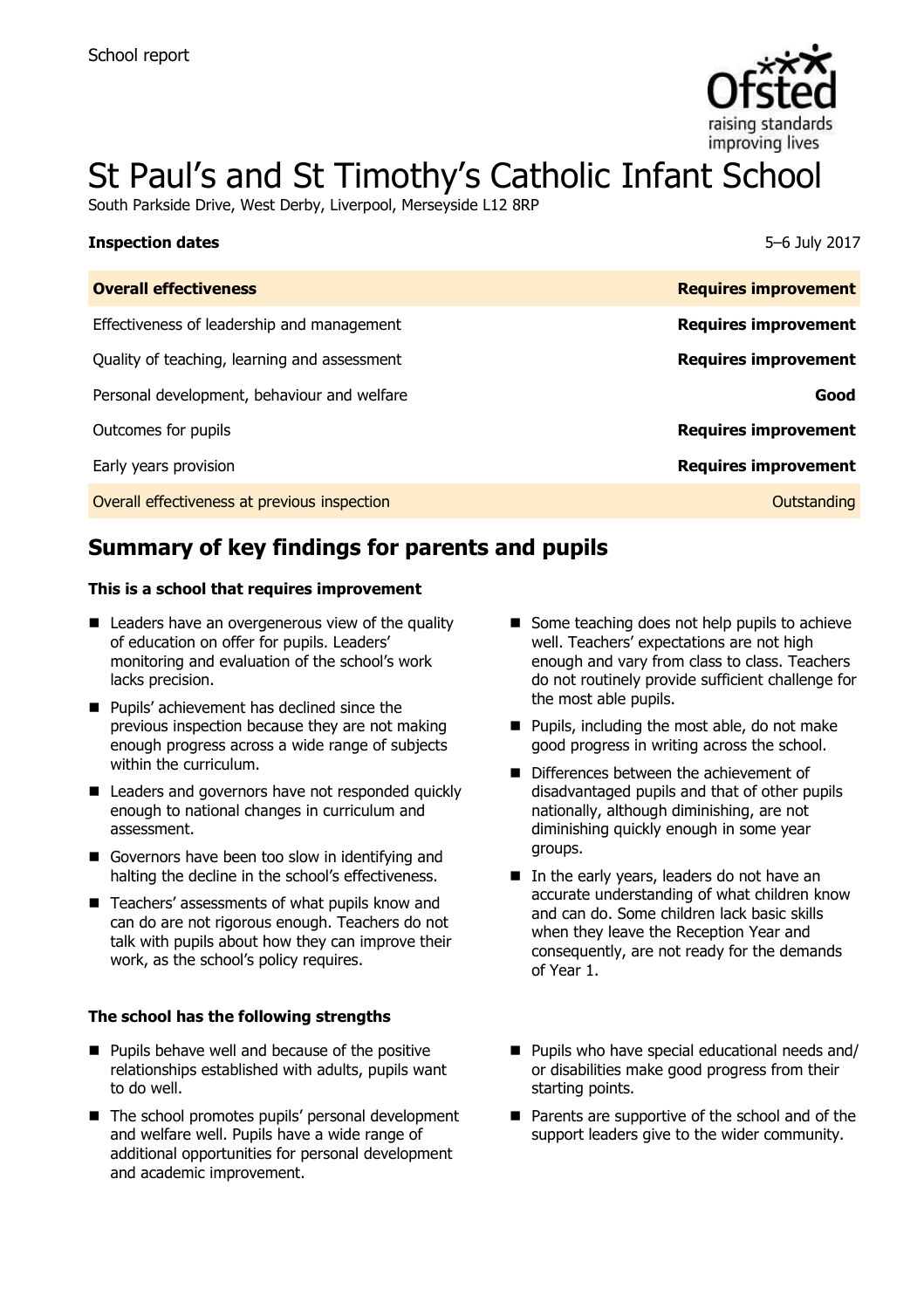

# **Full report**

### **What does the school need to do to improve further?**

- Improve the effectiveness of leadership and management by:
	- ensuring that leaders' and governors' monitoring and evaluation activities focus keenly on pupils' achievement
	- further developing the curriculum so that pupils can reach the standards of which they are capable
	- supporting subject leaders to develop an effective approach to assessing pupils' progress across a wide range of subjects
	- sharing the approaches to teaching that have proved most effective with all staff in the school.
- $\blacksquare$  Improve the quality of teaching by:
	- supporting teachers to develop their own subject knowledge in English and mathematics
	- making sure that teachers have high expectations for all pupils
	- ensuring that teachers give pupils guidance on how to improve their work, as required by the school's teaching and learning policy.
- Improve pupils' outcomes so that they are consistently good or better by:
	- developing a clear approach to writing across school which allows pupils to practise and consolidate their learning
	- ensuring that teachers place sufficient focus on the progress made by disadvantaged pupils in all classes
	- ensuring that the most able pupils are challenged to reach the highest standards.
- Improve outcomes in the early years by:
	- improving the accuracy of assessments so that they can be used to better match learning to prior attainment
	- ensuring that adults interact with children to move learning on in continuous provision
	- ensuring a clear focus on basic skills so that children are better prepared for the demands of Year 1.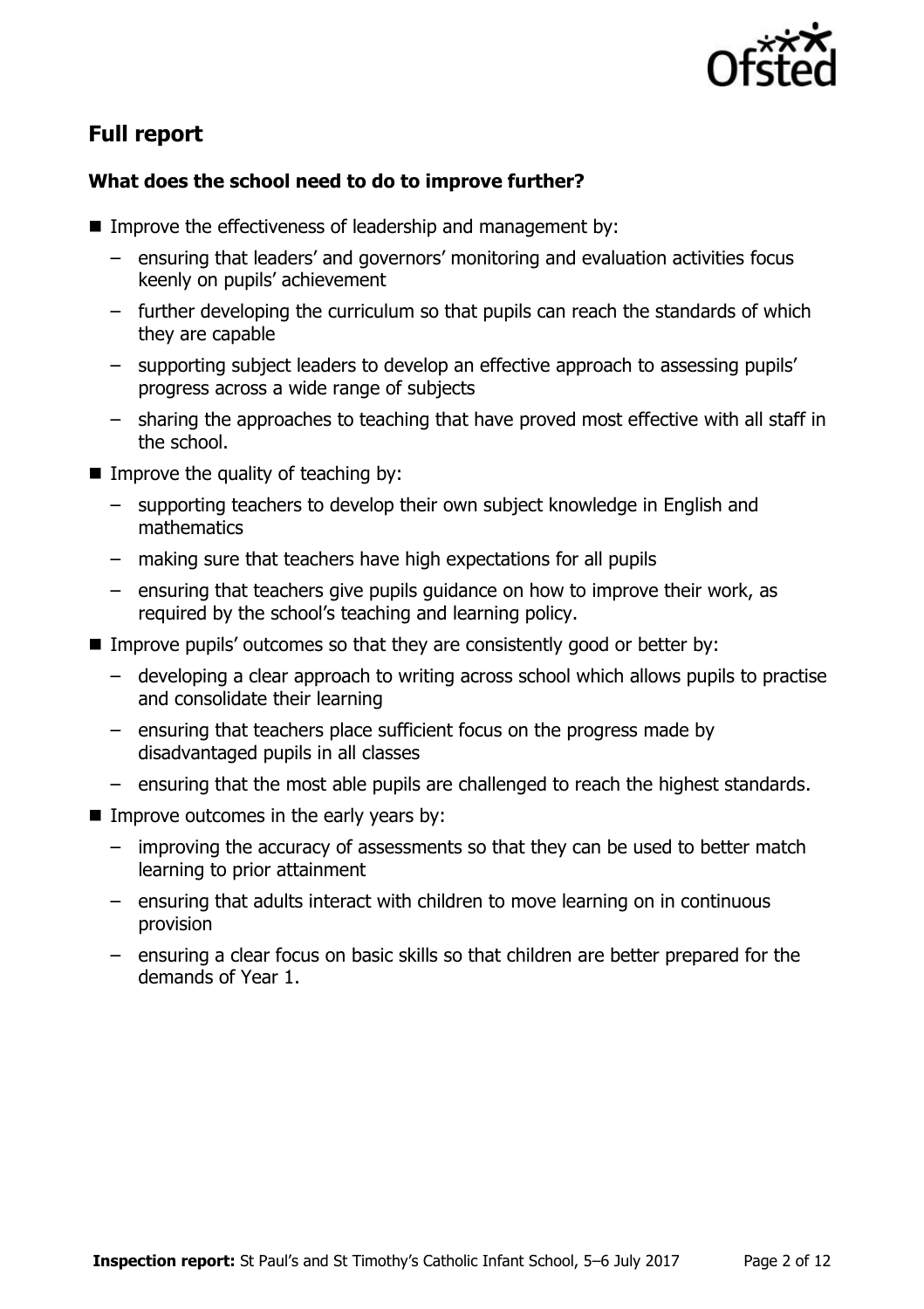

## **Inspection judgements**

#### **Effectiveness of leadership and management Requires improvement**

- This school's effectiveness has declined since the previous inspection because leaders have not responded quickly enough to national changes to both curriculum and assessments. As a result, outcomes in key stage 1 in 2016 were well below the national averages, particularly in writing and mathematics.
- Leaders' and teachers' expectations of what pupils can and should achieve are not high enough. Consequently, in 2016, no pupils reached greater depth in any subject. Teachers have not embedded the increased demands of the new key stage 1 curriculum into classroom practice.
- Leaders and governors have an overgenerous view of the school. Monitoring does not have a clear enough focus on pupils' outcomes. Leaders have only more recently taken account of the higher expectations in the curriculum. As a result, the results in 2016 were not as high as hoped by leaders and governors. There is now a stronger emphasis on improving pupils' outcomes, and current outcomes show some improvement.
- $\blacksquare$  The changes introduced by the leadership team this year are beginning to arrest the decline in standards, but there is still considerable room for improvement before outcomes are good.
- **Procedures are in place to track and review teachers' performance. However, leaders'** feedback to teachers is overly positive. It does not go far enough in helping teachers know what they must do in order to improve. Consequently, the quality of teaching is too variable between different classes. This hampers pupils from making stronger progress as they move through the school.
- Subject leaders have too little impact on the quality of teaching. These leaders pay too little attention to the progress pupils make. They do not check closely enough on the quality of teaching to assess its influence on pupils' progress.
- Parents are supportive of the school. They feel that the school gives pupils a solid grounding in manners and politeness. Parents particularly appreciate the way in which they can talk to the headteacher about any concerns they might have.
- Teachers work closely with parents to make sure that individual children's needs are met when they first start school. Leaders also plan the transition to junior school carefully. They have built close relationships with the junior school to improve further on this. The leadership team has established joint approaches to handwriting and mathematical calculations across the two schools. However, it is too early to see the impact of this.
- The school works well with parents and outside agencies to support pupils who have special educational needs and/or disabilities. One parent said, 'I can't fault the transition from nursery. It was as though my child was their only priority.' The school provides good social and emotional support for pupils who have special educational needs and/or disabilities. Leaders use the additional funding the school receives to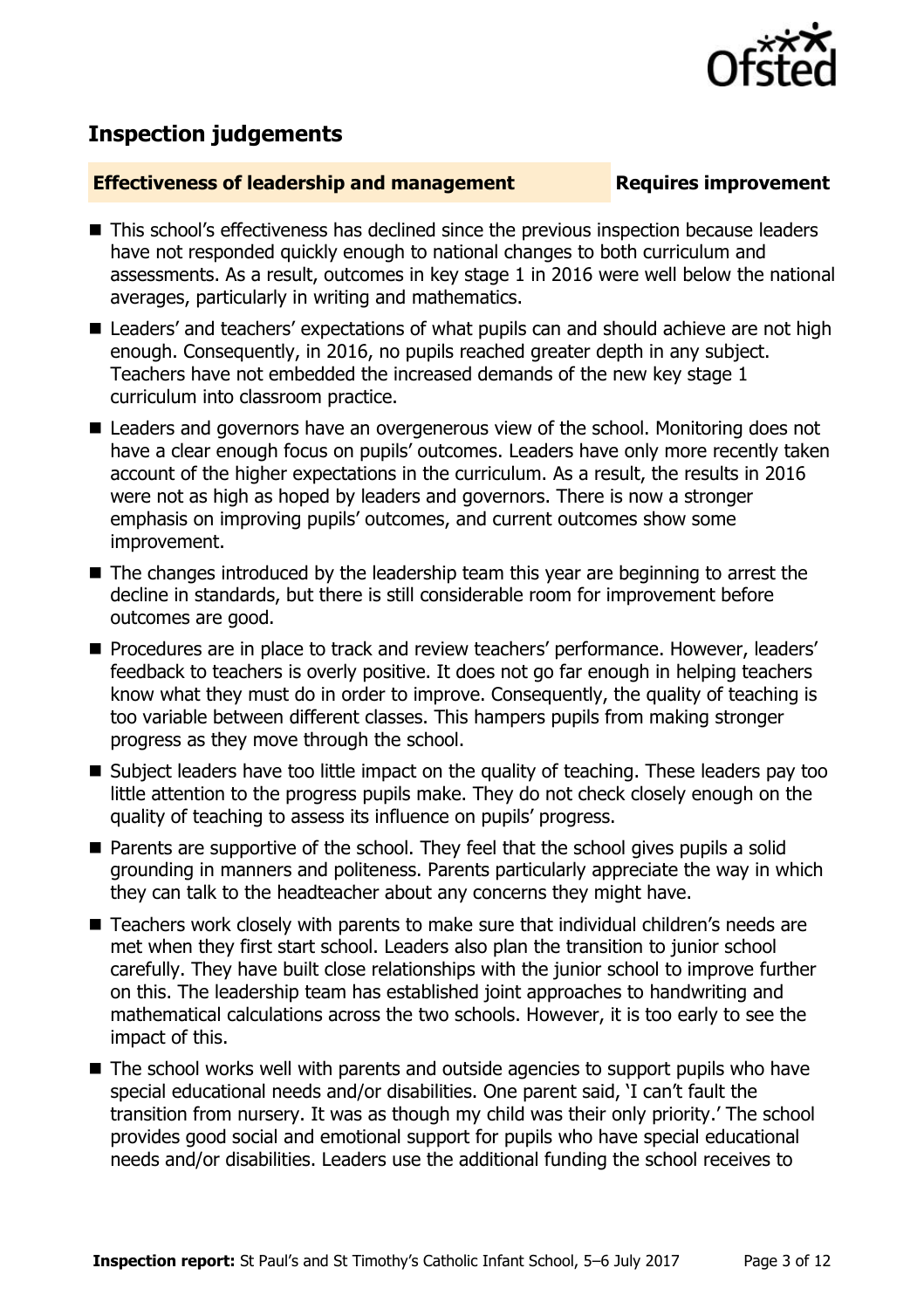

effectively support these pupils. As a result, these pupils make good progress from their starting points.

- **Pupils receive homework that is appropriate for their age. Parents value the termly** topic homework, which they say their children enjoy.
- Teachers plan the curriculum to ensure that pupils get a wide variety of opportunities. Adults work well as a team to make these learning experiences meaningful for the pupils. For example, adults recently turned the hall into a shopping street so pupils could use their mathematical skills in a real-life context. Leaders have ensured that these wide-ranging opportunities extend beyond the school day. Pupils take part in a variety of after-school events, including judo, fencing and street dance. There is a clear commitment to equality and ensuring that there is no discrimination. All pupils, whatever their ability, background or beliefs, have the opportunity to take part in the school's activities. However, the curriculum is planned at too low a level and does not take sufficient account of pupils' prior learning. This is because teachers do not know what pupils understand and can do in subjects other than English and mathematics.
- The provision for pupils' spiritual, moral, social and cultural development is good, and the close links with the local church play an important role in ensuring this. Pupils are encouraged to respect others and appreciate diversity. For example, the school takes positive steps to widen pupils' understanding of different religions and cultures. This helps to prepare them appropriately for life in modern Britain.

#### **Governance of the school**

- Governors have allowed the school to decline, and their actions have not been swift or incisive enough to halt this downturn. However, governors recognise the decline in standards and they have developed an action plan to address this. They have recently undertaken a review of the governing body, alongside additional training to ensure that they have the skills necessary to support and challenge school leaders. There is some evidence of the impact of this in the improvement in current pupils' achievements.
- The representatives of the diocese and the local authority have provided support for the governors and senior leaders following the unexpected drop in standards.
- Governors have a good understanding of the use of the pupil premium funding and the impact this has had on diminishing the difference between the achievement of disadvantaged pupils and other pupils nationally. They recognise that although outcomes for disadvantaged pupils have improved in 2017, they do not match those of other pupils nationally.
- The governors have ensured that the school makes appropriate use of the physical education and sports funding to increase the confidence and expertise of staff, as well as to extend the range of activities available to the pupils.

#### . **Safeguarding**

- The arrangements for safeguarding are effective.
- Safeguarding is part of all that the school does. Governors ensure that all policies and procedures are in place, including checks on teachers and governors.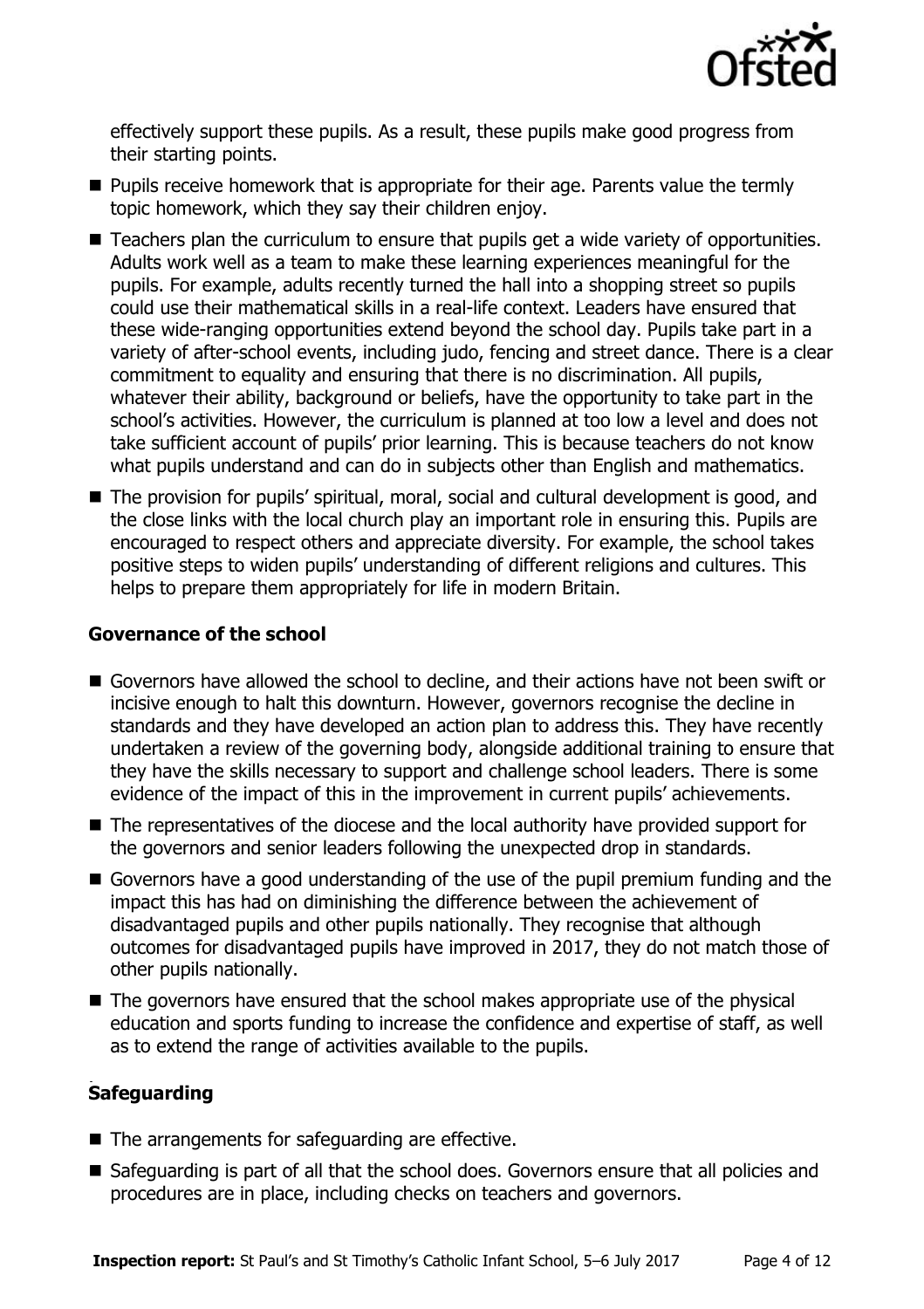

- $\blacksquare$  Training for staff is comprehensive and up to date.
- The safeguarding lead works closely with other agencies to ensure that pupils and families receive the support they need. She is tenacious in her approach. Leaders demonstrate a great determination to ensure that pupils are kept safe and any unknown absences are followed up swiftly.
- All safeguarding arrangements are fit for purpose and records are detailed and of a high quality.

### **Quality of teaching, learning and assessment Requires improvement**

- Teaching, learning and assessment require improvement because they are not consistently good in all classes or for all groups of pupils. As a result, pupils' progress is inconsistent and not good enough overall.
- Too many children are inaccurately identified when they join the Reception Year as having skills below those typical for their age. This gives a skewed picture of what children are capable of and restricts their learning and development as they move through the school. This accounts for the low expectations some teachers hold. Consequently, teaching is pitched too low for many pupils and, as a result, pupils' outcomes have declined.
- Leaders have set up systems to check and improve pupils' progress. However, some teachers do not use this information to focus sufficiently well on pupils' individual learning needs. In some classes, teachers have low expectations of what pupils can achieve and pupils do not make the progress they are capable of making. As a result, pupils, particularly the most able and those with low prior attainment, do not achieve well enough to reach the standards expected for their age.
- The quality of teachers' questioning is variable. Some teachers structure and sequence questions carefully to enable pupils to extend their thinking. For example, in a mathematics lesson, pupils were using apparatus to work out what happens when you add two odd numbers together. The teacher listened carefully to the pupils' responses and made timely interventions to move the pupils on to thinking about what would happen if you added an odd and an even number. In contrast, some staff do not have secure subject knowledge and, as a result, questions lack clarity. As a result, pupils become confused.
- Teachers do not challenge the most able pupils well enough. The expectations teachers have of these pupils are too low. When teachers set work that is too easy, these pupils become restless, lose concentration and their progress slows.
- The most able pupils are held back by teachers not making best use of these pupils' existing knowledge. For example, in a writing lesson, the most able pupils were asked to sequence a story using pictures before beginning to write. Many took too long to do this sequencing and, consequently, had little time in which to write. The work in books showed that some pupils were repeating the same type of task without any improvement in the quality of their work.
- The school's teaching and learning policy is not consistently applied. Some teachers do not give pupils opportunities to improve their work. Feedback is overgenerous and, as a result, pupils do not build on prior learning. Adults do not routinely correct basic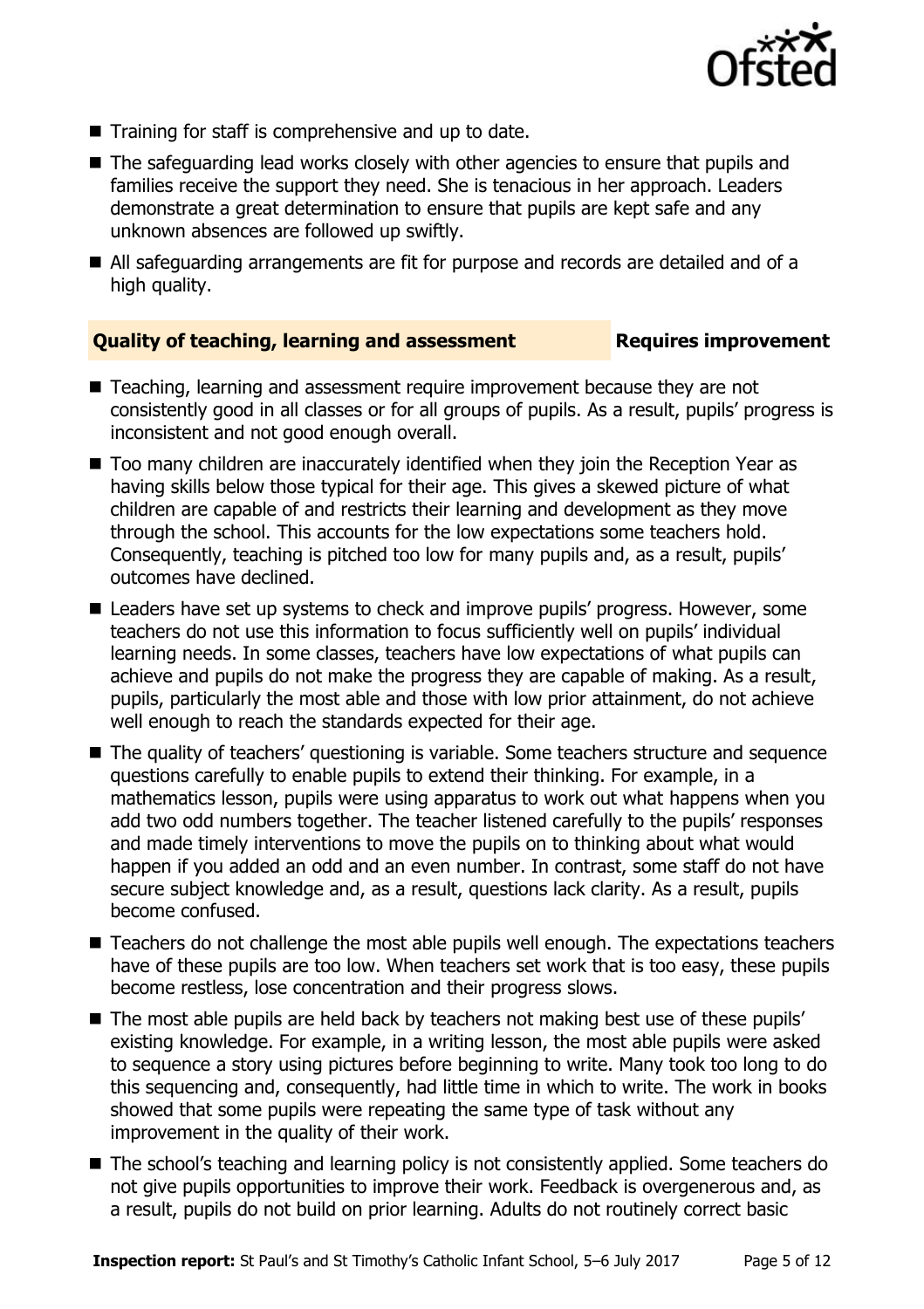

mistakes, such as number and letter reversal, so pupils repeat the same mistakes over again.

- **Pupils use their knowledge of phonics to help them when reading. However, pupils do** not apply this knowledge in their own writing. Spelling is weak and teachers do not show pupils how to improve this aspect of their work.
- Teachers do not plan sequences of work well in writing. Teachers give pupils insufficient opportunities to practise and reinforce new writing skills. Consequently, pupils, including the most able, make too little progress.
- School leaders deploy additional adults effectively in many classes to support lowerability pupils who have special educational needs and/or disabilities and to identify misconceptions.
- Teachers provide opportunities for pupils to write in subjects other than English, particularly in religious education. The quality of this writing is similar to that seen in work in English.

#### **Personal development, behaviour and welfare Good**

#### **Personal development and welfare**

- The school's work to promote pupils' personal development and welfare is good.
- $\blacksquare$  Pupils are happy in this caring school, in which their emotional well-being is paramount.
- Adults develop warm and caring relationships and pupils work hard for their teachers. Adults reinforce expectations for good conduct. Where pupils drift off task, adults quickly bring their focus back.
- **Pupils understand the actions that constitute poor behaviour. They are not as aware of** the actions that constitute bullying, although when reminded could describe the rare occasions on which it had occurred in school.
- **Pupils enjoy taking on roles of responsibility. All pupils have the opportunity to take on** one of these roles. Pupils talked excitedly about representing the school in competitions, including winning a recent enterprise competition against much older pupils. Pupils in Year 2 conduct a sensible debate because they have been taught the precise vocabulary needed to do so.
- The school's faith characteristics are evident across school. Pupils talk about giving to charity and being a good neighbour.
- Pupils know how to stay safe from harm. They are knowledgeable about fire, road and water safety.

#### **Behaviour**

- The behaviour of pupils is good.
- Staff have high expectations of behaviour, which ensures that during both structured and unstructured times throughout the day, the behaviour is very good. Pupils are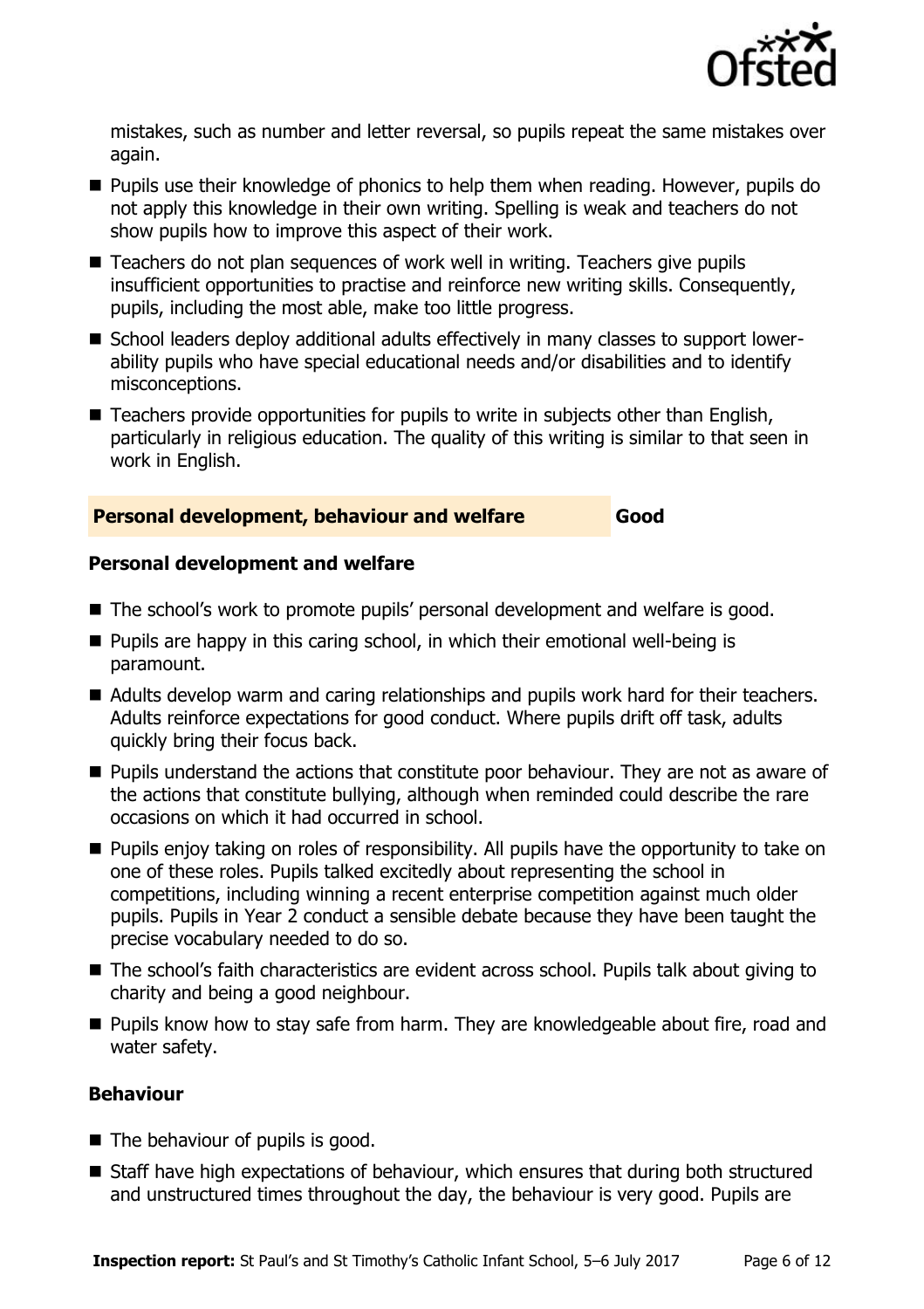

courteous and display excellent manners. They show respect for others and have positive attitudes.

- **Pupils are keen to do well, and understand that good behaviour helps them in their** learning. They eagerly help others when they are in need and praise each other positively, which strengthens each other's self-esteem.
- Staff work successfully with families to improve the attendance of pupils who are regularly absent. This has proven successful, and attendance is now similar to the national average.

### **Outcomes for pupils Requires improvement**

- In 2016, Year 2 pupils' progress in reading, writing and mathematics was not as good as that of other pupils nationally. The results continued a declining trend in pupils' outcomes since the previous inspection. Pupils were not well prepared for the higher demands of the new national curriculum. Too few pupils gained greater depth in their learning in 2016, due to leaders' and teachers' overcautiousness with assessment.
- Provisional data for 2017 suggests there has been an improvement in pupils' outcomes, but it is not back to the high standards the school has enjoyed in the past.
- In 2017, a significant number of pupils who achieved well at the end of Year 1 did not successfully make the transition to Year 2 and did not reach expected standards. There has been an improvement in outcomes in reading at the end of key stage 1 from last year but leaders' predictions in writing and mathematics were missed.
- Current outcomes in phonics at the end of Year 1 are the lowest for four years and below the national average. Leaders have evaluated this and have increased the pace of phonics teaching in the Reception Year. Leaders will introduce a new approach in September because of identified shortcomings in their current approach.
- Appropriate interventions are in place for those pupils who missed the expected standard in phonics at the end of Year 1. Consequently, most pupils reach the expected standard by the end of Year 2.
- $\blacksquare$  In writing, few of the most able pupils reach the higher standards of which they are capable. This is because teachers do not plan work that is sufficiently challenging. As a result, the most able pupils make too little progress in writing and few pupils are working at greater depth. Leaders have an overgenerous view of the quality of pupils' writing.
- **Pupils' progress in mathematics is variable across the school. Progress is good in Year** 2, but too variable in Year 1. Pupils do not cover the full breadth of the mathematics curriculum in Year 1 in sufficient depth. Where progress is stronger, there is a growing emphasis on pupils' deepening their thinking through investigations and problem solving. While a greater proportion of pupils than in 2016 are working at greater depth in mathematics, this proportion is still low.
- $\blacksquare$  The majority of pupils are making good progress in reading. This is because of the focus leaders place on this and teachers' good subject knowledge. Pupils, including the most able disadvantaged pupils, read fluently and with expression. They have access to good-quality reading material at an appropriate level. Teachers hear pupils read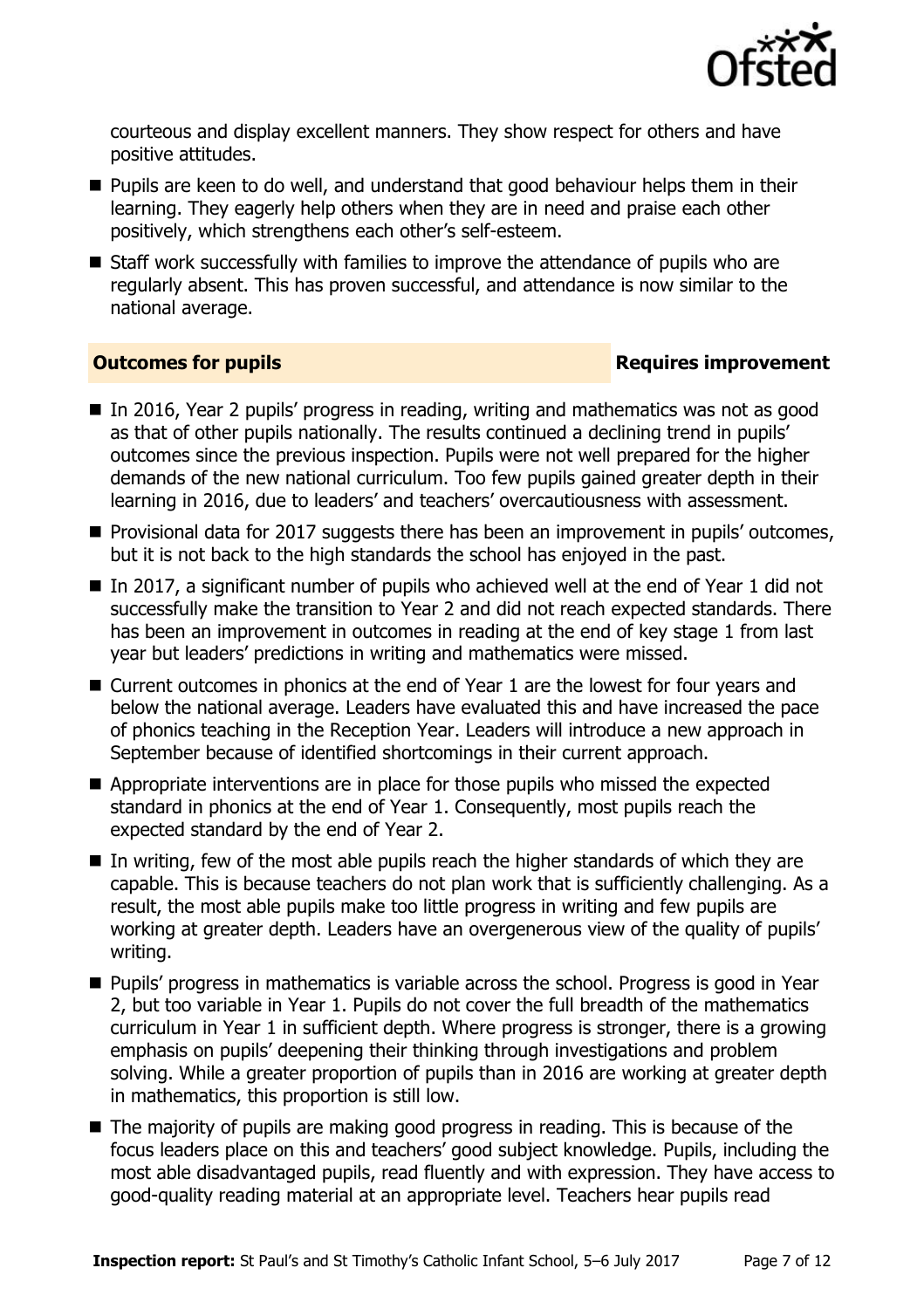

regularly and encourage them to read at home. Teachers use their good subject knowledge to ask pupils questions to help them to understand what they are reading.

- $\blacksquare$  There is evidence of the positive impact of the spending of the pupil premium funding for some disadvantaged pupils. Currently, the difference in attainment between disadvantaged pupils and that of other pupils is diminishing in some classes. However, in some year groups, too few of the most able disadvantaged pupils are on track to achieve the standards of which they are capable by the end of the year.
- Pupils who have special educational needs and/or disabilities made good progress in reading, writing and mathematics in 2016. Effective support and guidance are enabling current pupils to make similarly good progress.
- Leaders' tracking of pupils' achievements in areas of the curriculum other than English and mathematics are at an early stage. Evidence in books shows that pupils achieve well in science and in religious education. There is less evidence in books to support evaluations of pupils' progress in other subjects.

#### **Early years provision Requires improvement**

- Leaders do not have an accurate understanding of what children know and can do when they enter the Reception Year. They do not take account of previous assessments made. As a result, adults have an overgenerous view of the progress children make in this year.
- **E** Leaders do not have a clear picture of the progress children make throughout the year. Systems to track and monitor children's progress are not developed. Teachers do not use assessments well enough to plan for future learning. As a result, some children are not ready for the demands of Year 1, and the teachers do not stretch the most able children.
- There has been an increase in the proportion of children reaching a good level of development at the end of the Reception Year, following a period of decline. However, in 2016, this proportion remained below the national average. Provisional data for 2017 suggests that only half the current disadvantaged children have reached a good level of development.
- The setting is well resourced and staffed. The children are provided with bright and well-organised learning areas inside and have access to a wide range of activities outside. Adults work together well to plan engaging activities.
- Adults support children in the activities they choose to do. In turn, the children respond with enthusiasm and talk readily about what they are doing. For example, children who were making pretend food for a birthday party talked to inspectors about what they were making. They spoke about whose birthday it was and how old they were. They were adding and counting candles on their cakes.
- $\blacksquare$  Sometimes, adults do not interact with the children quickly enough to move learning on. They do not utilise opportunities to build and develop basic skills consistently. Consequently, some children lack basic skills when they move into Year 1.
- Children's progress in writing is slow. Teachers are addressing perceived weaknesses in children's fine motor skills. However, not enough emphasis is placed on modelling the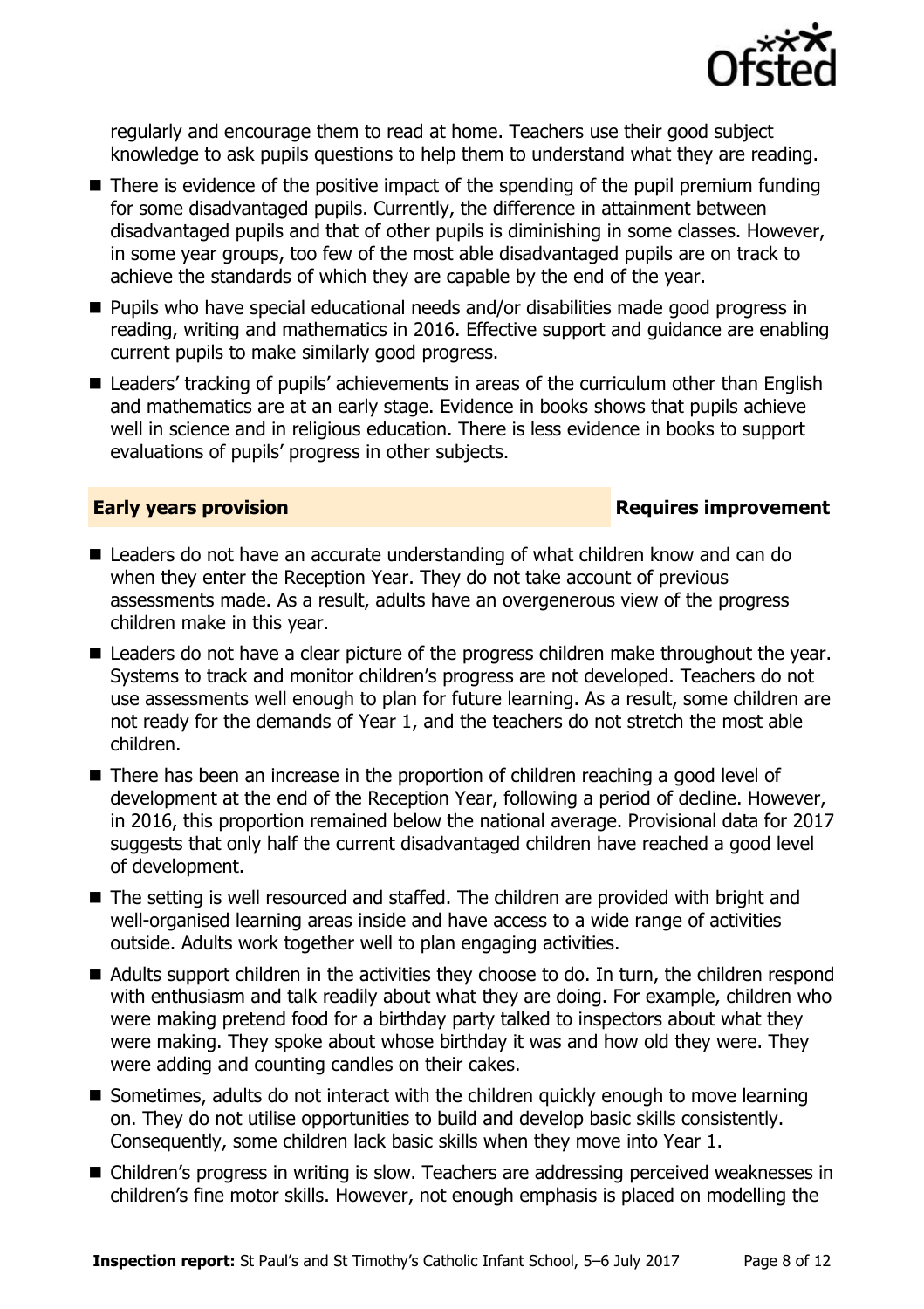

correct letter formation and giving children opportunities to practise. As a result, writing development is limited. The way in which the children practise their writing does not ensure that they produce well-formed letters. They wipe their boards clean at the end of each activity, so there is no means of keeping a record of the progress made by individual children.

- Children come into school with enthusiasm and excitement. They behave well because of the warm relationships and well-established routines.
- Adults use their good subject knowledge to develop children's thinking and language skills, good behaviour and positive attitudes to learning. Children sustain play for long periods and work well together with minimal intervention. For example, children walked through trays containing a variety of different textures. They clearly enjoyed this activity and adults' precise questioning helped to develop their vocabulary. However, there were no opportunities for the most able children to develop this activity further. Adults did not provide any opportunities for children to devise their own activity or to record what they had found in any way.
- Teachers work closely with parents before children start school. There are effective systems of communication. However, teachers do not utilise parents' wealth of understanding about their children sufficiently.
- Safeguarding is effective and all welfare requirements are met.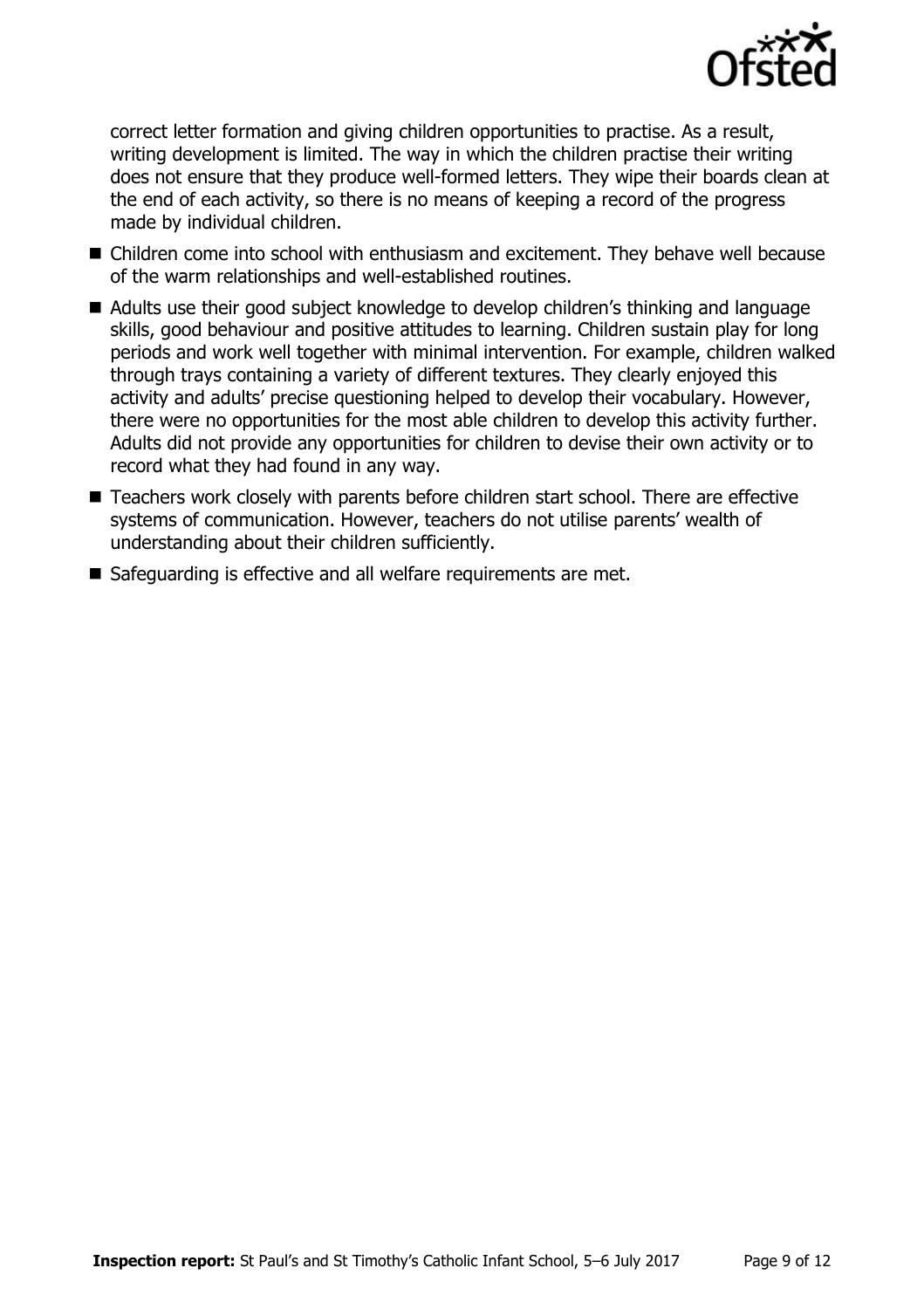

# **School details**

| Unique reference number | 104673    |
|-------------------------|-----------|
| Local authority         | Liverpool |
| Inspection number       | 10032796  |

This inspection was carried out under section 8 of the Education Act 2005. The inspection was also deemed a section 5 inspection under the same Act.

| Type of school                      | Infant                                                   |
|-------------------------------------|----------------------------------------------------------|
| School category                     | Voluntary aided                                          |
| Age range of pupils                 | 4 to 7                                                   |
| Gender of pupils                    | Mixed                                                    |
| Number of pupils on the school roll | 361                                                      |
| Appropriate authority               | The governing body                                       |
| Chair                               | Mark Thompson                                            |
| <b>Headteacher</b>                  | Joanne Starkey                                           |
| Telephone number                    | 0151 228 2114                                            |
| Website                             | www.stpaulandsttimothys.com                              |
| <b>Email address</b>                | paultimothy-ht@st-pauls-st-<br>timothys.liverpool.sch.uk |
| Date of previous inspection         | 27 September 2007                                        |

### **Information about this school**

- The school meets requirements on the publication of specified information on its website.
- St Paul's and St Timothy's is a larger than average-sized infant school.
- The proportions of pupils from minority ethnic backgrounds and pupils who are at the early stages of learning English as an additional language are lower than average.
- The proportion of pupils who have special educational needs and/or disabilities is broadly average.
- The proportion of disadvantaged pupils supported by the pupil premium is lower than average.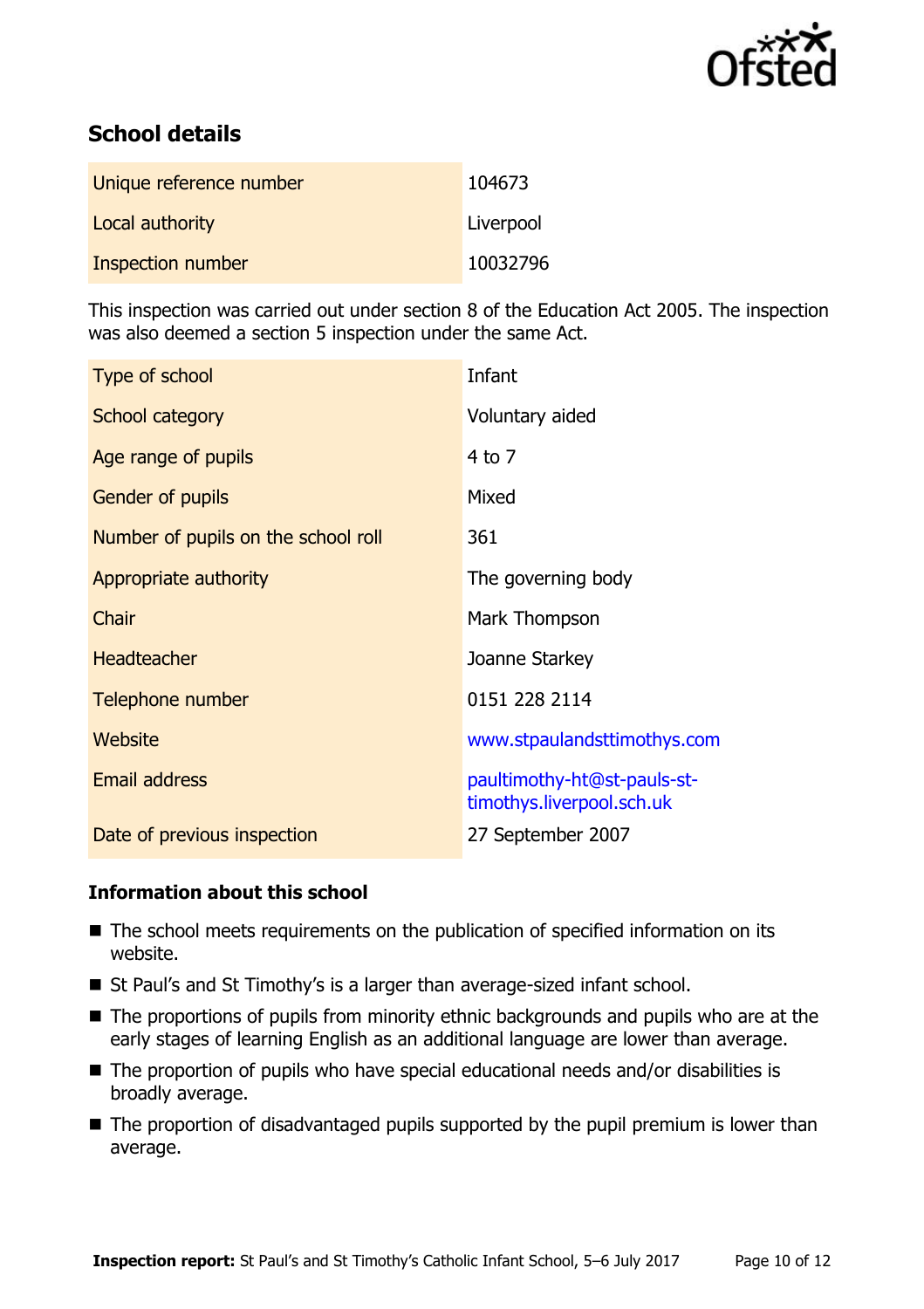

# **Information about this inspection**

- The inspectors observed a range of lessons or parts of lessons. Some of these observations were carried out jointly with the headteacher. Inspectors looked at pupils' work, listened to pupils reading and talked with pupils about their lessons and school life.
- Meetings were held with the headteacher, senior leaders, teachers, representatives of the governing body and representatives from the local authority.
- The inspectors observed the school's work and scrutinised documentation relating to pupils' progress and to the school's management, including the arrangements to ensure that pupils are kept safe.
- Inspectors considered parents' responses to the Ofsted online questionnaire, Parent View. Inspectors spoke with parents at the start of the school day.

#### **Inspection team**

| Tanya Hughes, lead inspector | Her Majesty's Inspector |
|------------------------------|-------------------------|
| Ann Gill                     | <b>Ofsted Inspector</b> |
| Barbara Harrold              | <b>Ofsted Inspector</b> |
| Liz Kelly                    | <b>Ofsted Inspector</b> |